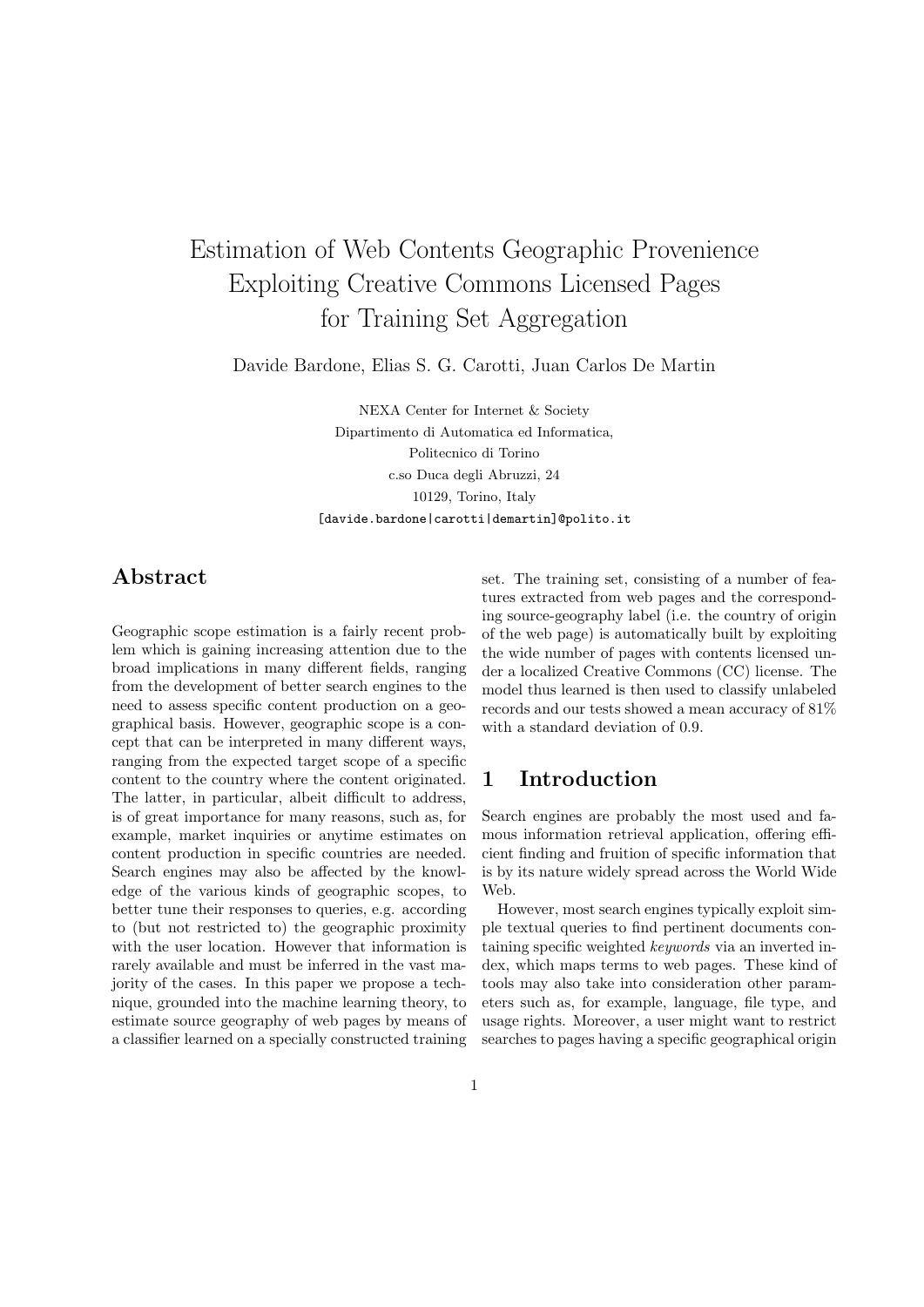or scope, which, in general, may be different from the physical location of the server hosting the resources to be searched. In fact, a user may want to search for specific content from a specific country, such as Italian recipes or, say, mp3 files, or search for a certain keyword in the web when within a certain geographic scope.

In recent years the problem of inferring geographical information contained in web pages in order to determine the geographic context of their content gained increasing attention. The extraction of this kind of information is mostly aimed at allowing web applications, such as search engines or intelligent agents, to retrieve information and compute relevance with respect to a specific query including (but not restricted to), for example, the geographic proximity with the user location. Moreover, the possibility to associate a web page with its geographic scope can also allow to estimate and collect location wise statistics in order to understand the global or local importance of a web site considering its geographical popularity, given by the distribution all over the world of other sites linking to it. Last but not least, knowing the geographic scope and the origin of web pages may be of great importance for market analysts seeking information about interests and needs in specific geographic regions.

However, despite its simple definition, the problem is not an easy one to address, especially if specific metadata (which would render the problem almost trivial) are lacking. In principle, it is already possible to tag specific resources with proper metadata specifying their geographical origin ([1, 2, 3]), but, like most other initiatives on metadata, it suffers for the chicken and egg problem and thus, to date, most of the available content on the web lacks this kind of information which, at best, has to be inferred from contextual information.

Moreover, the geographic context problem is manyfolds: in fact the geographic scope of the audience seeking specific resources might be different from their geographical origin, which, in turn is, in general, different from their physical location.

[4] and [5] already came up with at least two different definitions of geographic context, namely the target-geography, or content-based geographic context, which relates to the geographical scope of a web page content and the source-geography, or entitybased geographic context, which, on the other hand, refers to the geographic context where the content was created, which typically means the location associated with its author or the website.

Given the broad implications and aspects of the problem, past literature mostly focused either on determining the geographical location of the hosting services or on extracting geographical information from the web pages' textual content, i.e., estimating geographic context based on the content, the rationale being that the geographical scope of a page is strictly correlated with the locations it refers to.

Buyukokkten et al. [6] extracted the area codes from the publicly available phone numbers of all the network administrators for the Class A and B domains; each area code was then mapped to cities, counties and states which were considered to be the geographic scopes of the corresponding IP addresses.

[4] used simple heuristics to infer the geographic information associated with servers and web sites from the output of standard network tools such as traceroute and whois, and the names, addresses, postal codes, and telephone numbers in the textual content.

Ding et al. [7] described both an estimation technique to exploit the geographic position of sites linking a specific page thus analyzing its area of interest, and an alternative method to extract all the references to geographic locations from the textual content using a named-entity tagger; the scope was then computed by assigning a different weight to each reference to disambiguate and rank them. Both [8] and [9] used an ontology to model geographic areas and relationships between locations to compute scopes by means of some measures on the semantic links between the references; moreover [9] put a specific emphasis on context computation via a graph ranking algorithm.

Particular attention to geographic terms disambiguation and false-positive avoidance was given in [5], where a gazetteer and confidence scores are used for each reference.

All the above techniques focus on computing and exploiting the geographical location in the broad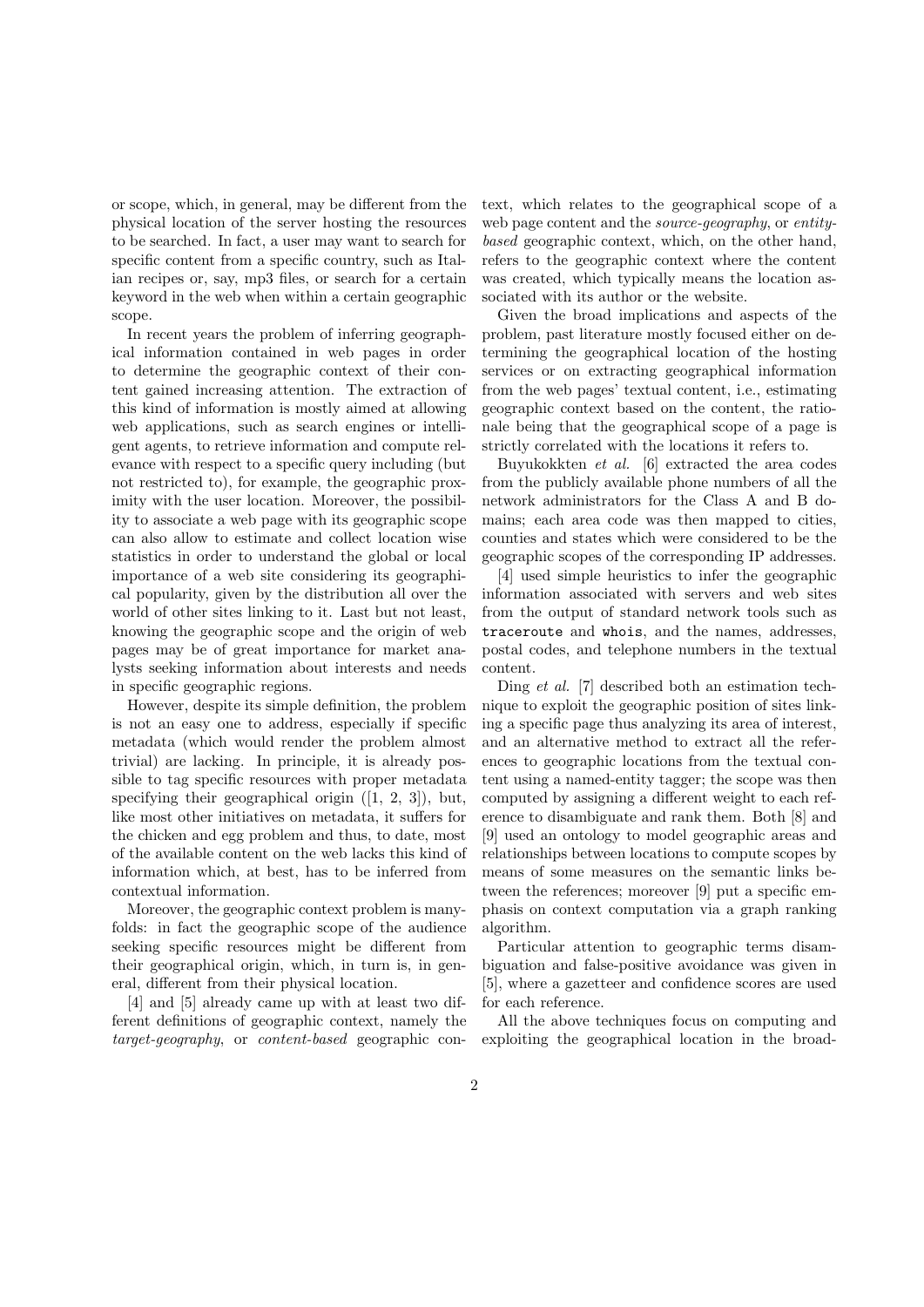est sense, allowing for more efficient information retrieval processes, thus offering more powerful tools than plain queries relying on simple "keywords  $+$  location" matches, instead leveraging on the geographical scope of a resource to rank results according to some proximity metrics.

However, it is noteworthy to say that ambiguities can lead to wrong classifications when no distinction is made between the target geography and the source geography or under the assumption that albeit being different concepts they always bear the same value. Most previous works strongly relied on the analysis of the web page textual content, thus focusing only on the former kind of context, i.e., target geography.

In this paper we focus on *source* geography, thus aiming at estimating the geographic provenience of a web page irrespective of its specific content which is not assumed to be always correlated with the sourcegeography. Interestingly enough, source-geography scope is always present and well defined, albeit difficult or impossible to determine, unlike the target one, because a web page may not contain any geographical references or may not be aimed at a specific target area, but it is nearly always created and published from a precise geographical region. However, source-geography is usually unrelated with the specific content or subject of a web page. Thus, sourcegeography context is more difficult to infer reliably.

In this paper we use well-known machine learning techniques to infer the source-geography of a page. More specifically, a classifier is learned on a training set of pre-labeled data and then used to perform online classification. Since harvesting and handlabeling a properly sized training set would be impractical, we exploit the widespread adoption of localized Creative Commons licenses [10] (for the sake of simplicity, CC in the following).

The contributions of this paper are, thus, two-fold: first, we devise a way to build a proper training set, and secondly we propose a method to infer the source geography of a web page.

The rest of this paper is organized as follows: key ideas and the proposed technique are introduced in Section 2, and results are presented in Section 3, finally, conclusions are drawn in Section 4.

### 2 Proposed technique

The source geography scope tagging problem can easily be cast into a classification task where, given a web resource, one wants to infer the class to which it belongs, where the class here is the country where the resource was produced. We experimented with two simple classifiers, i.e., Naive Bayes [11] (due to its simplicity and low complexity) and Hidden Naive Bayes [12] (an improvement over the simpler Naive Bayes which takes into account interdependency across the features by conditioning on a latent unobservable variable).

#### 2.1 Training set

As a first step, a set of features has to be chosen and collected to train a proper classifier on a set of prelabeled data. However, harvesting a proper training set and hand-labeling each resource with the proper class is impractical and time-consuming due to the large number of classes (countries) and the need to have a sufficiently diverse collection of resources for each class.

To overcome this problem we propose an automatic and more efficient technique exploiting the page licensing information (if present).

CC licenses have gained momentum and are being adopted by content producers across the world, due to their simplicity and the wide range of readily available licensing possibilities. These copyright licenses provide a set of predefined options (and the corresponding legal code) to grant some rights to the public, allowing to share, reuse and remix creative works, also regulating commercial uses. They typically represent a convenient solution for non-professional contents creators, i.e., for some free and open contents based business models. Thus, many different kinds of digital objects have currently been put under a CC licensing scheme, ranging from entire blogs, and books, to music, film footage and paintings, a significant part of which has been published on the web.

Even more interestingly from our standpoint is the fact that CC licenses have been localized to the diverse jurisdictions of many countries; to date 51 country-specific versions of the licenses [13] are avail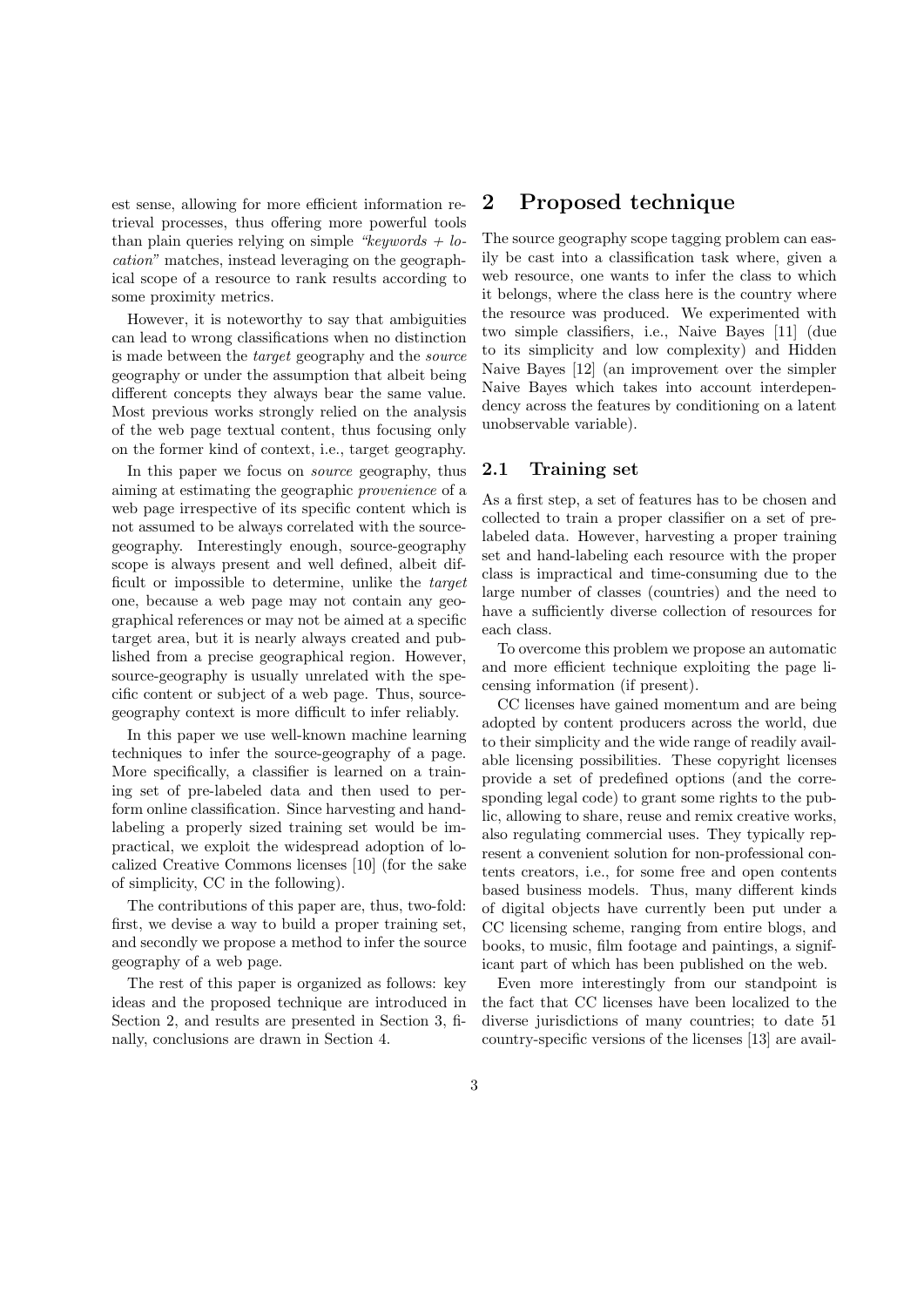able by volunteers's team. These countries comprise most of the main contributors of online contents and can be considered sufficient and significant for our application. Localized licenses cover almost 20% [14] of all the CC licensed contents (which currently amounts to more than 100 millions [15]), thus representing a valid source of information.

Under the reasonable assumption that a localized CC license is usually applied only to a content "belonging" to the country it refers to, it can be safely used to label freely available licensed content. Moreover, we assume that pages with CC-licensed contents, while diverse and heterogeneous, are not different (feature-wise) from pages with no reference to a CC license.

Thus, we developed a web spider to crawl the web collecting pages containing CC licensing information. This kind of information is usually encoded in the page by means of either RDF [16] expressed in XML and inserted into HTML comments, or via RDFa [17] as recommended by Creative Commons [18]. If no metadata are present it is still possible to simply check for back-links to the license deeds hosted on the CC website. Each time a web page is analyzed, it is labeled according to its license and, along with a number of specific features (irrespective of its licensing scheme) it is added to the training set.

#### 2.2 Feature selection

The relevant features to infer source geography scope can be roughly divided into two categories, i.e., information about the server hosting the content and information extracted from the content itself.

The first set of features includes the physical location of the server hosting a particular page and can be obtained by checking its Fully Qualified Domain Name (FQDN), especially the top level domain part, and its IP address. When a page is crawled and analyzed, the WHOIS [19] protocol is used to obtain from the WHOIS official databases the information about the country of the site domain name and the corresponding IP address owners. Analogously, the IP address of the server hosting the page can be mapped to a country by means of the MaxMind GeoIP's APIs [20].

| $\mathit{Class}$ | Number or records |
|------------------|-------------------|
| <b>ARGENTINA</b> | 142               |
| AUSTRALIA        | 679               |
| BRAZIL           | 830               |
| CANADA           | 244               |
| CHINA            | 444               |
| <b>FRANCE</b>    | 798               |
| GERMANY          | 1310              |
| <b>ITALY</b>     | 1274              |
| JAPAN            | 866               |
| MEXICO           | 113               |
| SPAIN            | 2527              |
| SWEDEN           | 202               |
| SWITZERLAND      | 166               |
| UNITED KINGDOM   | 495               |
| UNITED STATES    | 1270              |
| OTHER            | 856               |
| TOTAL            | 12216             |

Table 1: Total number of unique records per country in the training set.

Furthermore, often some sort of load-balancing at the name server (DNS) is performed to distribute the load more fairly across different servers. As a consequence, the same name is resolved at each request to a (possibly) different list of IP addresses, which are ranked either at random or according to a sequential "round robin" policy over the set of available servers. Clients typically choose to use the first address of the list. Thus, we had to take into considerations all the IP addresses corresponding to a given FQDN, to map them to their geographic location and, in case they did not belong to the same country, consider the more frequent one in the set.

Some relevant information is also provided by certain features of the page content and the Uniform Resource Locator (URL), especially from the top level domain name if it matches a country code.

In fact the content itself, along with its language, are also very important to assess the source geography, although they may still lead to some ambiguity, especially for certain languages which are widely spoken in different countries. However, language is often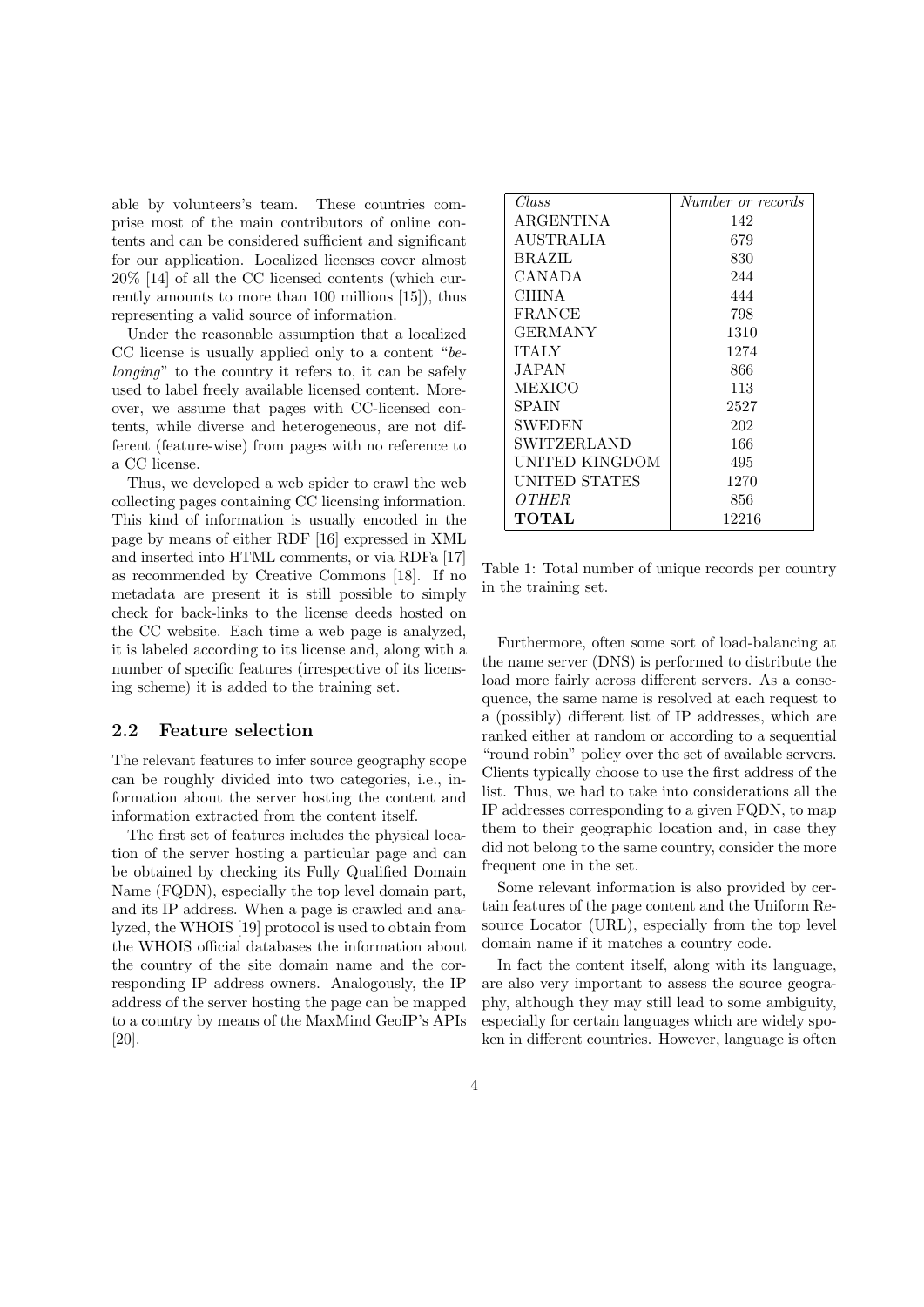strongly related to the information we seek. Thus, both the character set and an estimate of the language in which the page is written, along with explicit language declarations, if any, are considered as important features.

[21] describes how to express the language information with HTTP headers and into the HTML documents in many ways and with slightly different meanings. In fact, the intended audience language about the document as a whole, for high level processing purposes, is typically described the Content-Language: HTTP header. HTML may also include information about the text-processing language, as internal language declarations in the HTML metadata to specify the language for portions of the text and allow tools such as voice browsers and spell checkers to handle the content appropriately.

Moreover, language itself can be declared in various ways in documents written either in the HTML or the XHTML dialects, the latter being compliant to XML. In fact, while on one hand language can be specified by using the lang and xml:lang attributes of XHTML elements and is inherited by their descendants; if the attribute is used on the  $\text{thtn1}$  tag it sets the language for the whole document, however the declaration can be overridden by a similar one in a descendant element. Typically, lang is used for HTML pages, xml:lang for XHTML pages used for derive an XML document, while both can be used in XHTML served as a text/HTML document, as in the Web scenario. On the other hand, it is also possible to use a meta element which sets the tag http-equiv to Content-Language or, albeit being less common, using the Dublin Core language element [22].

The Content-Language meta element and the HTTP header are specifically designed to express the language of the intended audience and they typically consists of set of values (i.e. "de, fr, it") but they can also bear information about the source geography.

Lastly, language information can be inferred by applying natural language processing techniques such as N-Gram based text categorization [23] to the textual content of the requested resource. N-Gram based text categorization extracts a text language profile which is then used to find the best match with a number of pre-calculated profiles of different languages.

Character encoding is usually present in the HTTP headers, more specifically in the Content-Type line [24] and should also always be specified, as recommended by the World Wide Web Consortium (W3C), into the <head> portion of HTML (or XHTML) documents.

Although language cannot be directly inferred from the character encoding, because there is not a one-toone mapping, the choice of a specific encoding could give hints about the language and the region of provenience.

#### 2.3 The classifier

It should be noted that none of the above features, if taken alone, can unequivocally determine the source geography scope of a web page, but all of them bear some information. Moreover, part of the information brought to bear by the attributes is redundant, and the contributions of different features partly overlaps.

In addition, all the considered attributes have a variable degree of reliability: the country which hosts the server often has no relationship with the users who use it to publish contents, language metadata are often missing, certain top level domain are either too generic, such as the case of .com and .org or are misused  $(xv \text{ and } tk)$ , thus reducing their relationship with the source geography.

Due to this problems source geography can not be deterministically decided simply by looking at a single feature. Thus to obtain a robust and reliable estimate a probabilistic approach should be used, because no feature can completely discriminate across the classes.

Learning a Bayesian model implies the computation of the conditional probability for every possible combination pair of the features values, which, in general, leads to high computational cost; thus we adopted a simpler model called Naive Bayes. The Naive Bayes approach assumes that all the features are conditionally independent.

Obviously the assumption of conditional independence across the features is a rough approximation which deliberately ignores the mutual information between the features, i.e., their relative redundancy which, in our case, is always greater than zero. To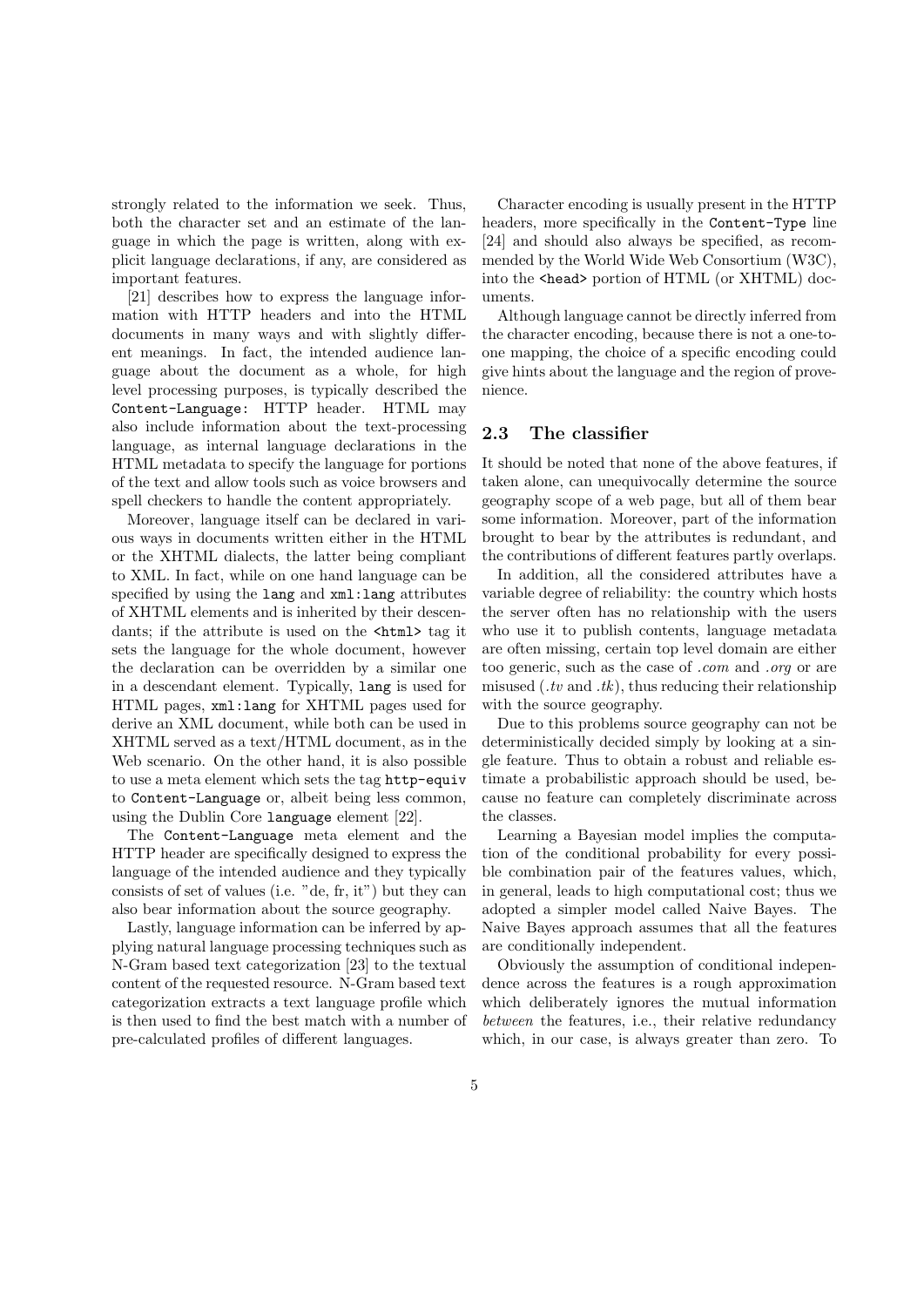| Model              | Mean Accuracy | <i>Standard deviation</i> |
|--------------------|---------------|---------------------------|
| Naive Bayes        | 79.395%       | 0.951                     |
| Hidden Naive Bayes | 80.675%       | 0.916                     |

Table 2: Mean accuracy of the tested classifiers is presented along with the corresponding standard deviation.

overcome this problem we also experimented with the Hidden Naive Bayes[12] which relies on weaker assumptions about independence across the features by introducing a latent, hidden parent feature for each observable one, defined by means of a weighted onedependence estimators, encoding the importance of each attribute, thus playing a key role in the learning process.

### 3 Results

A set of about 1.5 million web pages from all over the world was collected by means of our crawler which also recorded the attributes needed to perform classification. However, most of these pages were redundant, often because they belonged to the same site, thus, the set was deeply pruned down to a subset of 12.216 pages not sharing the second level domain name (in order to avoid multiple samples like bob.blog.com and alice.blog.com with similar characteristics), except for web pages sharing some domain names but with a different class, i.e., which belong to different countries. Table 1 shows the number of records per country we collected this way.

Pruning however left many countries with very few samples, clearly insufficient to perform training properly, so we decided to limit the number of classes by lumping into one single class all the classes corresponding to countries with fewer than 100 distinct samples. We also noticed how the ratios between country samples number in this set became close to the ratio of the number of licensed contents per jurisdiction as estimated by the Creative Commons organization [15] and by some previous works [14]. This suggests that our content harvesting techniques did not introduce any particular bias into the distribution of the training samples.

Our algorithm was tested by means of 10 runs of

a 10-fold cross validation, i.e., the training set  $<sup>1</sup>$  (af-</sup> ter pruning and class lumping) was first divided into 10 almost equally-sized subset, which were in turn used as test sets for a model learnt on the remaining nine. After each run, records were randomly sorted. At the end of the whole evaluation process mean accuracy and standard deviation were computed, both for the Naive and the Hidden Naive Bayes classifiers. In Table 2 results for both methods are shown. The simpler Naive Bayes model achieved a mean accuracy of 79.395%, while Hidden Naive Bayes accuracy increased of 1.3%, up to a mean value of 80.675%. Interesting enough, the standard deviation is about 0.9 for both classifiers, showing that classification performance is quite stable across the training set.

It is noticeable how most misclassifications belong to the UNITED STATES class. This happens because of the great number of contents outside the United States sharing many features typical of pages actually coming from the USA, such as being written in English language and hosted on a server located in the USA.

## 4 Conclusions

In this paper we presented an algorithm to automatically classify web contents with their country of origin. This classification is made by means of a supervised learning algorithm which is used to build up a probabilistic model starting from a set of already labeled records. For this purpose, we also proposed a technique to build the training set automatically by exploiting Creative Commons licensed web pages in fact, the web was harvested and for each page found we extracted the nationality and a set of geographically meaningful features. Two different probabilistic

<sup>&</sup>lt;sup>1</sup>The training set is available for download at: http://nexa.polito.it/nexafiles/geoweb\_tr\_set.zip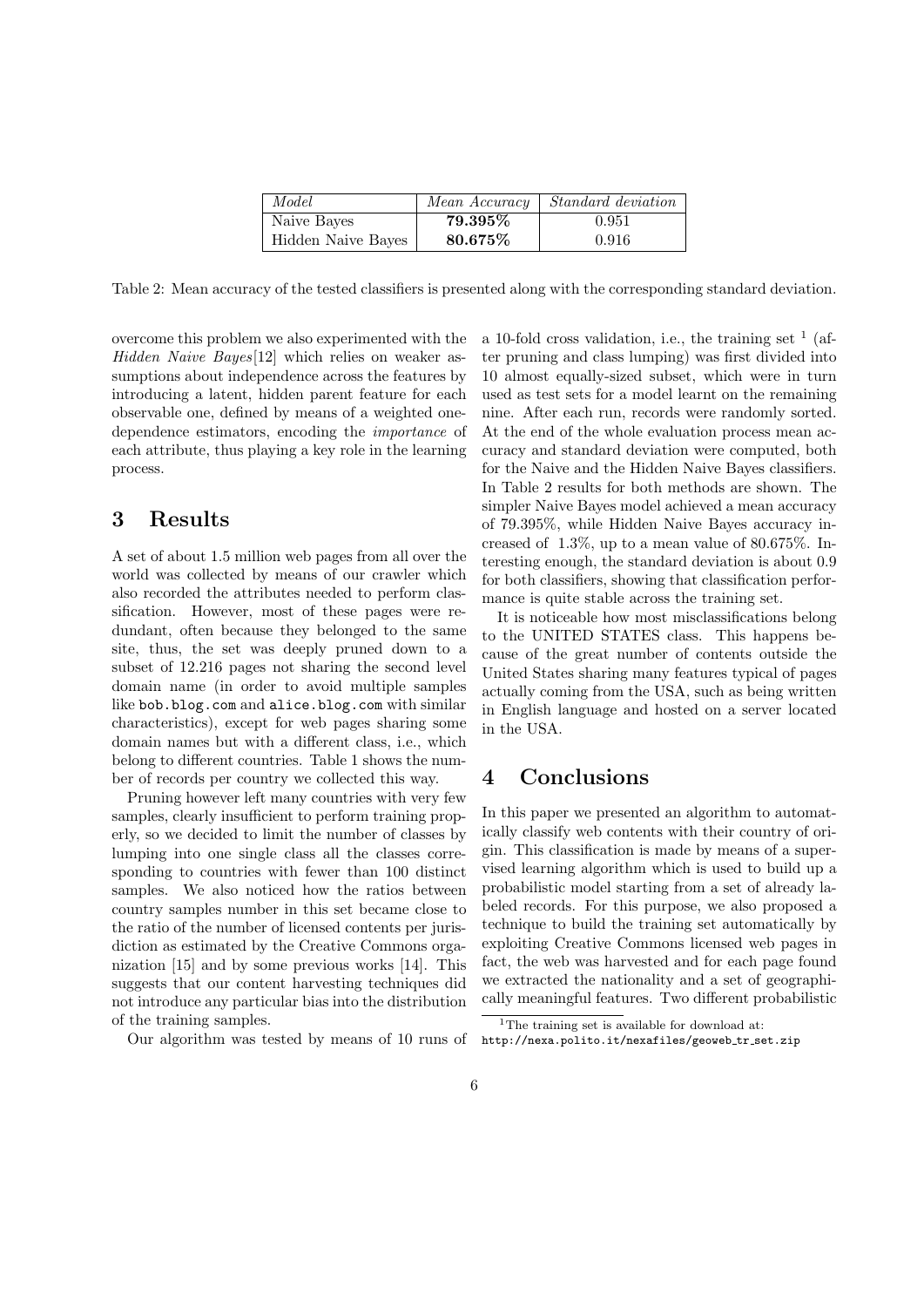models, a simpler Naive Bayes and a Hidden Naive Bayes models were trained and used to perform classification,

Results show that the Hidden Naive Bayes model successfully classified unlabeled contents with an accuracy of about (mean  $\pm$  standard deviation)  $81\% \pm .9.$ 

## References

- [1] "W3c semantic web interest group: Basic geo (wgs84 lat/long) vocabulary," http://www.w3.org/2003/01/geo/.
- [2] A. Daviel and F. Kagi, "Geographic registration of HTML documents," http://geotags.com/geo/draftdaviel-html-geo-tag-07.txt, IETF Draft, July 2003.
- [3] S. Weibel, J. Kunze, C. Lagoze, and M. Wolf, "Dublin Core Metadata for Resource Discovery," http://www. ietf. org/rfc/rfc2413, Sept. 1998.
- [4] K. McCurley, "Geospatial mapping and navigation of the web," in Proceedings of the  $10^{th}$  international conference on World Wide Web. Hong Kong: ACM New York, NY, USA, 2001, pp. 221–229.
- [5] E. Amitay, N. Har'El, R. Sivan, and A. Soffer, "Weba-where: geotagging web content," in Proceedings of the  $27<sup>th</sup>$  annual international ACM SIGIR conference on Research and Development in Information Retrieval, 2004, pp. 273–280.
- [6] O. Buyukokkten, J. Cho, H. Garcia-Molina, L. Gravano, and N. Shivakumar, "Exploiting geographical location information of web pages," in *Proceedings* of WebDB-99, the 1999 ACM SIGMOD workshop on the web and databases, 1999, pp. 91–96.
- [7] J. Ding, L. Gravano, and N. Shivakumar, "Computing geographical scopes of web resources," in Proceedings of the  $26<sup>th</sup>$  International Conference on Very Large Data Bases. Morgan Kaufmann Publishers Inc., 2000, pp. 545–556.
- [8] C. Jones, R. Purves, A. Ruas, M. Sanderson, M. Sester, M. Van Kreveld, and R. Weibel, "Spatial information retrieval and geographical ontologies an overview of the SPIRIT project," in Proceedings of the  $25<sup>th</sup>$  annual international ACM SIGIR conference on Research and Development in Information Retrieval, 2002, pp. 387–388.
- [9] M. Silva, B. Martins, M. Chaves, A. Afonso, and N. Cardoso, "Adding geographic scopes to web resources," Computers, Environment and Urban Systems, vol. 30, no. 4, pp. 378–399, 2006.
- [10] "Creative Commons," http://creativecommons.org.
- [11] H. Zhang, "The optimality of naive Bayes," in Proceedings of the  $17<sup>th</sup>$  Florida Artificial Intelligence Research Society Conference. AAAI Press, 2004, pp. 562–567.
- [12] H. Zhang, L. Jiang, and J. Su, "Hidden naive bayes," in Proceedings of Canadian Artificial Intelligence Conference. AAAI Press, 2005, pp. 432–441.
- [13] "Creative Commons International," http://creativecommons.org/international.
- [14] G. Cheliotis, A. Guglani, and G. Tayi, "Measuring the Commons: Quantifying Global Online Licensing Behavior," in  $3^{rd}$  Symposium on Statistical Challenges in E-Commerce Research, University of Connecticut, Stamford, CT, May 2007.
- [15] "Creative Commons Metrics," http://wiki.creativecommons.org/Metrics.
- [16] G. Klyne, J. Carroll, and B. McBride, "Resource description framework (RDF): Concepts and abstract syntax," W3C recommendation, vol. 10, 2004.
- [17] B. Adida and M. Birbeck, "RDFa Primer," http://www. w3. org/TR/xhtml-rdfa-primer, 2007.
- [18] H. Abelson, B. Adida, M. Linksvayer, and N. Yergler, "ccREL: The Creative Commons Rights Expression Language," Creative Commons, Tech. Rep., May 2008.
- [19] L. Daigle, "IETF RFC 3912," Whois protocol specification, 2004.
- [20] MaxMind, LLC, "GeoIP API," http://www.maxmind.com/app/api.
- [21] B. Using, "Internationalization Best Practices: Specifying Language in XHTML & HTML Content," http://www.w3.org/TR/i18n-html-tech-lang/.
- [22] D. Core, "Dublin Core metadata element set, version 1.1: reference description," http://dublincore.org/documents/dces/, 1999.
- [23] W. Cavnar and J. Trenkle, "N-gram-based text categorization," in In Proceedings of Third Annual Symposium on Document Analysis and Information Retrieval, 1994, p. 4001.